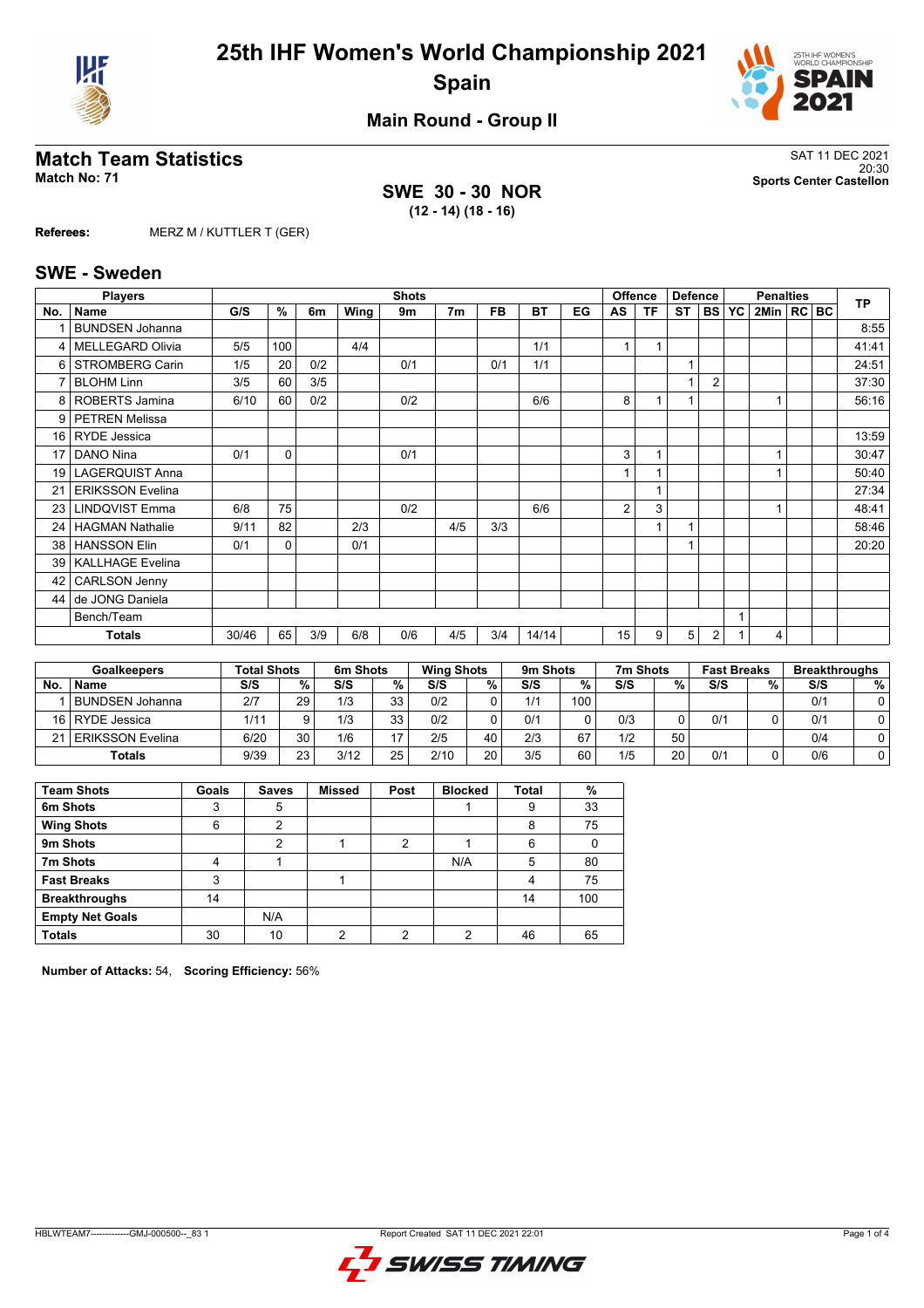

## **25th IHF Women's World Championship 2021 Spain**



**Main Round - Group II**

## **Match Team Statistics** SAT 11 DEC 2021

**SWE 30 - 30 NOR (12 - 14) (18 - 16)**

20:30 **Match No: 71 Sports Center Castellon**

**Referees:** MERZ M / KUTTLER T (GER)

### **SWE - Sweden**

**Team** Goals / Shots

#### **Shots Distribution Players** Goals / Shots 6 STROMBERG C 1 BUNDSEN J 4 MELLEGARD O 9 PETREN M 16 RYDE J<br>2 - - - - - - - - - - - - - - - - - -7 BLOHM L 8 ROBERTS J  $\overline{2}/2$  $|0/1$  $\vert$  2/2 89 щ 89, R, 机电 电电 ă,  $1/1$  $\blacksquare$  0/1 | 0/1  $\frac{1}{2}$   $\frac{1}{2}$   $\frac{1}{2}$  $1/1$  0/1 2/2  $1/2$  0/1 3/3 υø 1-Missed 2-Blocked 17 DANO N 19 LAGERQUIST A 21 ERIKSSON E 23 LINDQVIST E 24 HAGMAN N 38 HANSSON E 39 KALLHAGE E  $\frac{1}{1/1}$   $\frac{1}{1/1}$   $\frac{2}{2}$   $\frac{2}{3}$ п ٦F 7 F ä, F Ŧ. **F**  $\overline{2}/2$ ∰  $1/1$  1/1 ÄК ii<br>U ٠ ш 9 u u  $1/1$

 $\blacksquare$  2/2 | 1/1 1-Missed 1-Post

 $\frac{1}{1/1}$   $\frac{1}{1/2}$   $\frac{1}{2/3}$   $\frac{1}{2}$ 

 $0/1$ 

n e

| 1-Post       |              |  |
|--------------|--------------|--|
| 42 CARLSON J | 44 de JONG D |  |
|              |              |  |
|              |              |  |
|              |              |  |

n e



Saves / Shots

| 0/5  | 0/1 | 1/2 |
|------|-----|-----|
| 5/8  |     | 2/2 |
| 1/12 | 0/2 | 0/7 |

| 0/1              |     |     |
|------------------|-----|-----|
| I<br>2/3         |     |     |
| j<br>0/1         | 0/1 | 0/1 |
|                  |     |     |
| 16 RYDE J<br>0/1 | 0/1 |     |
| 0/1              |     | 1/1 |

1 BUNDSEN J

| 21 ERIKSSON E |     |
|---------------|-----|
| 0/2           | 1/2 |
| 3/4           | 1/1 |
| 1/8           | 0/3 |

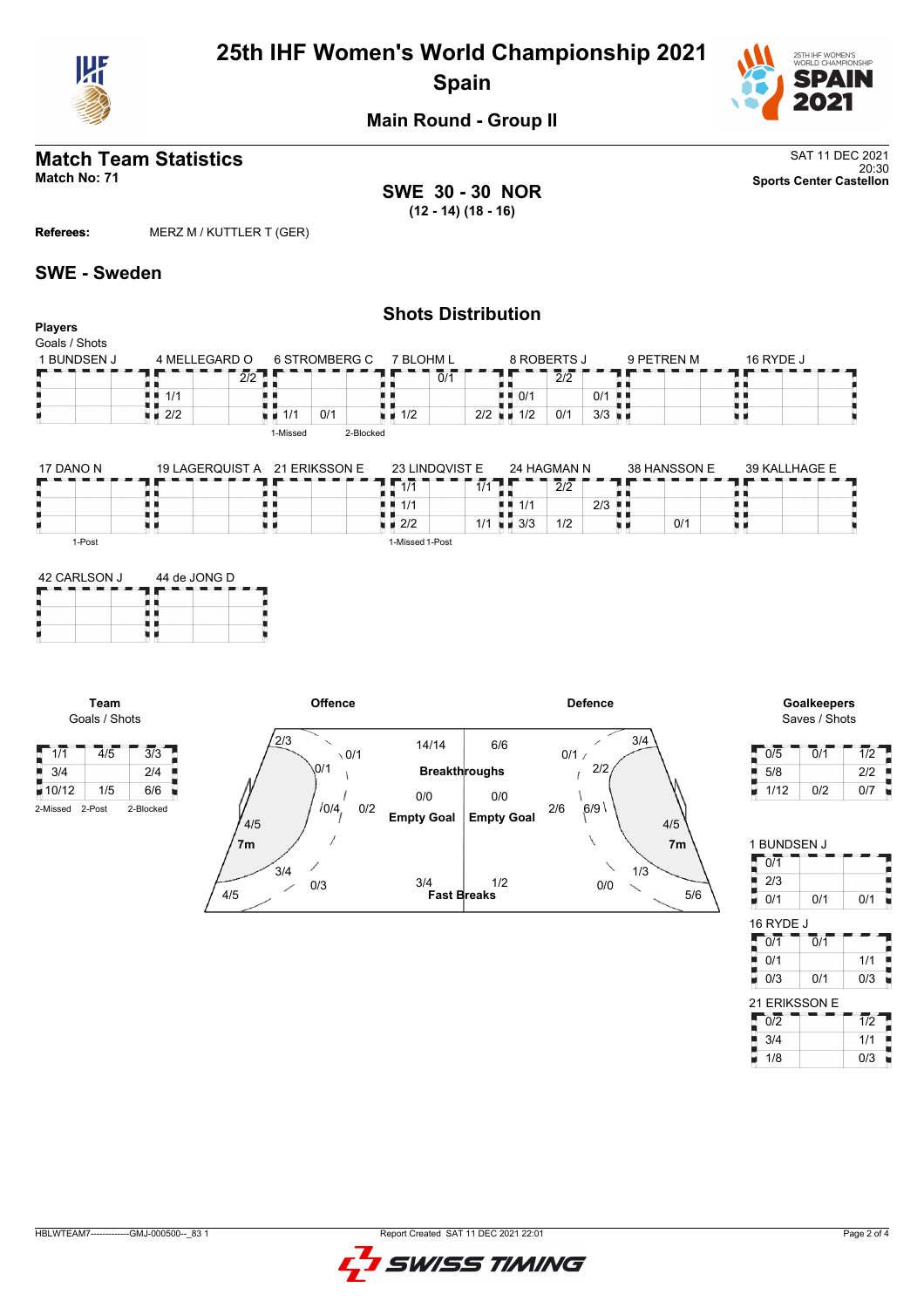



**Main Round - Group II**

## **Match Team Statistics** SAT 11 DEC 2021

**SWE 30 - 30 NOR (12 - 14) (18 - 16)**

20:30 **Match No: 71 Sports Center Castellon**

**Referees:** MERZ M / KUTTLER T (GER)

#### **NOR - Norway**

|                 | <b>Players</b>              |       |     |      |      | <b>Shots</b> |                |           |           |    |                | <b>Offence</b> | <b>Defence</b> |                |           | <b>Penalties</b> |  | <b>TP</b> |
|-----------------|-----------------------------|-------|-----|------|------|--------------|----------------|-----------|-----------|----|----------------|----------------|----------------|----------------|-----------|------------------|--|-----------|
| No.             | <b>Name</b>                 | G/S   | %   | 6m   | Wing | 9m           | 7 <sub>m</sub> | <b>FB</b> | <b>BT</b> | EG | AS             | <b>TF</b>      | <b>ST</b>      | <b>BS</b>      | <b>YC</b> | 2Min   RC   BC   |  |           |
| $\overline{2}$  | <b>REISTAD Henny</b>        | 4/6   | 67  | 1/1  |      | 1/3          |                |           | 2/2       |    | 5              | $\overline{2}$ |                |                |           |                  |  | 39:04     |
| 3               | <b>HEGH ARNTZEN Emilie</b>  | 1/3   | 33  | 1/1  |      | 0/2          |                |           |           |    | 2              |                |                |                |           |                  |  | 10:49     |
| 4               | <b>KRISTIANSEN Veronica</b> | 7/10  | 70  | 0/2  |      | 1/2          | 4/4            |           | 2/2       |    | 2              | 2              |                |                |           |                  |  | 42:56     |
| 9               | <b>MORK Nora</b>            | 4/5   | 80  | 2/2  | 2/2  |              | 0/1            |           |           |    | 4              | 4              |                |                |           |                  |  | 43:26     |
| 10 <sup>1</sup> | <b>BREDAL OFTEDAL Stine</b> | 2/4   | 50  | 0/2  |      |              |                |           | 2/2       |    | 6              | $\overline{2}$ |                |                |           |                  |  | 36:29     |
| 11              | <b>AUNE Malin</b>           |       |     |      |      |              |                |           |           |    |                |                |                |                |           |                  |  | 2:58      |
| 12 <sub>1</sub> | SOLBERG Silje               |       |     |      |      |              |                |           |           |    |                |                |                |                |           |                  |  | 40:19     |
| 13              | <b>BRATTSET DALE Kari</b>   | 5/6   | 83  | 5/6  |      |              |                |           |           |    | $\overline{ }$ |                |                |                |           |                  |  | 60:00     |
| 15              | <b>INGSTAD Vilde</b>        |       |     |      |      |              |                |           |           |    |                |                |                |                |           |                  |  |           |
| 16 <sup>1</sup> | <b>LUNDE Katrine</b>        |       |     |      |      |              |                |           |           |    |                |                |                |                |           |                  |  | 18:38     |
| 19 <sup>1</sup> | <b>HOGDAHL Moa</b>          |       |     |      |      |              |                |           |           |    |                |                |                |                |           |                  |  |           |
| 20 <sub>1</sub> | <b>JACOBSEN Marit</b>       | 3/4   | 75  |      | 3/4  |              |                |           |           |    | $\overline{A}$ |                | 1              |                |           |                  |  | 40:03     |
| 23              | <b>HERREM Camilla</b>       | 3/3   | 100 |      | 2/2  |              |                | 1/1       |           |    |                |                |                |                |           |                  |  | 33:06     |
| 24              | SOLBERG-ISAKSEN Sanna       | 1/3   | 33  |      | 1/2  |              |                | 0/1       |           |    |                |                |                |                |           |                  |  | 27:03     |
| 25              | <b>BREISTOL Kristine</b>    |       |     |      |      |              |                |           |           |    |                |                |                |                |           |                  |  |           |
| 30 <sup>1</sup> | <b>AARDAHL Maren</b>        |       |     |      |      |              |                |           |           |    |                |                |                |                |           |                  |  | 25:09     |
|                 | Bench/Team                  |       |     |      |      |              |                |           |           |    |                |                |                |                |           |                  |  |           |
|                 | <b>Totals</b>               | 30/44 | 68  | 9/14 | 8/10 | 2/7          | 4/5            | 1/2       | 6/6       |    | 22             | 10             | 5              | $\overline{2}$ | 2         | $\overline{2}$   |  |           |

| <b>Goalkeepers</b> |                      | <b>Total Shots</b> |    | 6m Shots |          | <b>Wing Shots</b> |    | 9m Shots |     | 7m Shots |      |     | <b>Fast Breaks</b> |      | <b>Breakthroughs</b> |  |
|--------------------|----------------------|--------------------|----|----------|----------|-------------------|----|----------|-----|----------|------|-----|--------------------|------|----------------------|--|
| <b>No</b>          | <b>Name</b>          | S/S                | %  | S/S      | $\%$ .   | S/S               | %  | S/S      | %   | S/S      | $\%$ | S/S | %                  | S/S  | %                    |  |
|                    | 12 SOLBERG Silie     | 7/26               | 27 | 4/5      | 80       | 2/6               | 33 | 1/1      | 100 | 0/2      |      | 0/2 |                    | 0/10 | 0                    |  |
| 16 <sup>1</sup>    | <b>LUNDE Katrine</b> | 3/14               | 24 | 1/3      | 33<br>ບປ | 0/2               |    | 1/1      | 100 | 1/3      | 33   | 0/1 |                    | 0/4  |                      |  |
|                    | Totals               | 10/40              | 25 | 5/8      | 63<br>υJ | 2/8               | 25 | 2/2      | 100 | 1/5      | 20   | 0/3 |                    | 0/14 |                      |  |

| <b>Team Shots</b>      | Goals | <b>Saves</b> | <b>Missed</b> | Post | <b>Blocked</b> | Total | %   |
|------------------------|-------|--------------|---------------|------|----------------|-------|-----|
| 6m Shots               | 9     | 3            |               |      |                | 14    | 64  |
| <b>Wing Shots</b>      | 8     | 2            |               |      |                | 10    | 80  |
| 9m Shots               | າ     | 3            |               |      |                |       | 29  |
| 7m Shots               | 4     |              |               |      | N/A            | 5     | 80  |
| <b>Fast Breaks</b>     |       |              |               |      |                | 2     | 50  |
| <b>Breakthroughs</b>   | 6     |              |               |      |                | 6     | 100 |
| <b>Empty Net Goals</b> |       | N/A          |               |      |                |       |     |
| <b>Totals</b>          | 30    | 9            | ∩             |      | ◠              | 44    | 68  |

**Number of Attacks:** 54, **Scoring Efficiency:** 56%